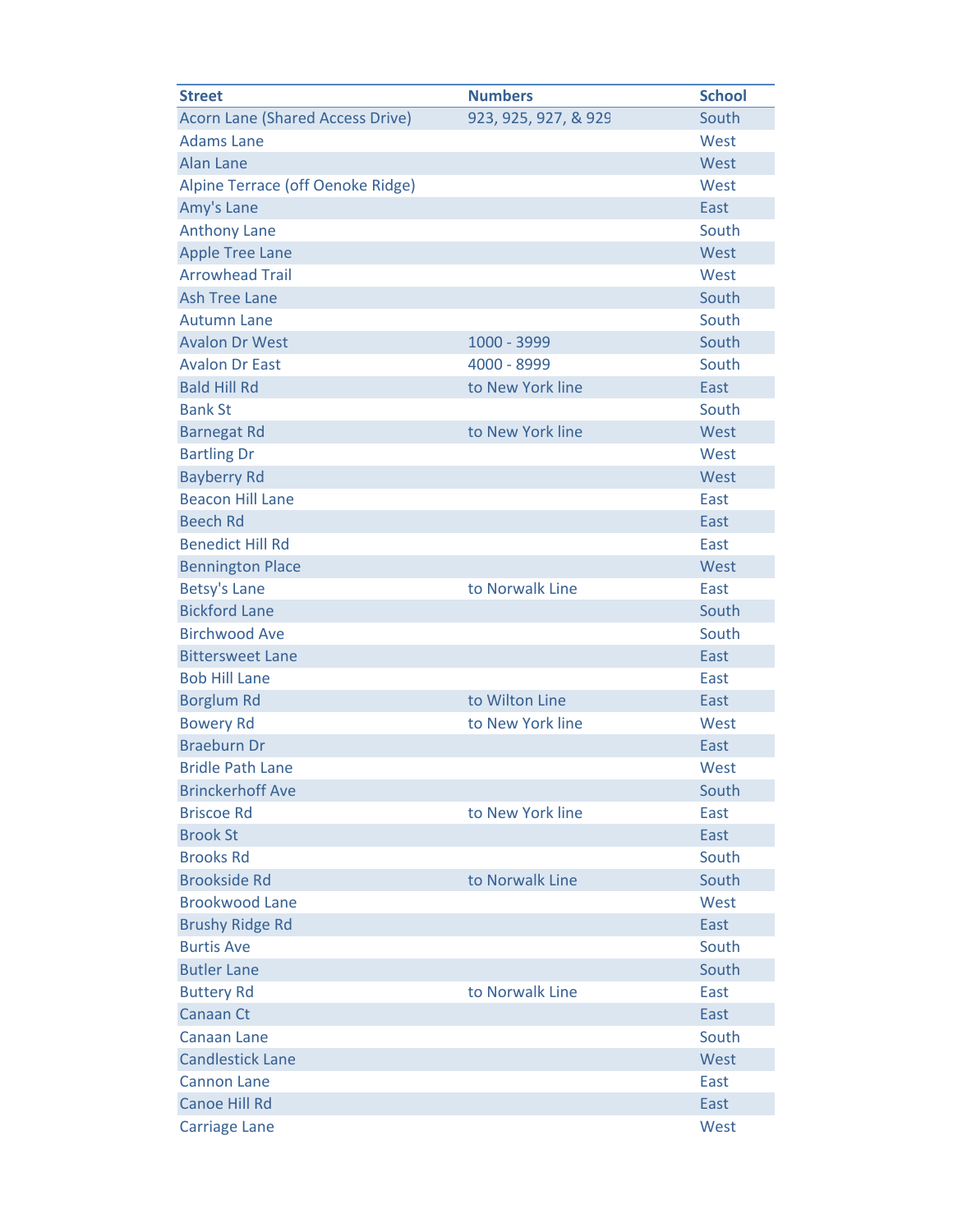| <b>Street</b>                         | <b>Numbers</b>          | <b>School</b> |
|---------------------------------------|-------------------------|---------------|
| <b>Carter St</b>                      |                         | East          |
| <b>Cascade Rd</b>                     | to Stamford line        | West          |
| <b>Cecil Place</b>                    |                         | South         |
| <b>Cedar Lane</b>                     |                         | East          |
| <b>Charles Place</b>                  |                         | East          |
| <b>Charter Oak Dr</b>                 |                         | South         |
| <b>Charter Oak Lane</b>               |                         | South         |
| <b>Cheese Spring Rd</b>               | to Wilton Line          | East          |
| <b>Cherry St</b>                      |                         | South         |
| <b>Chichester Rd</b>                  |                         | West          |
| <b>Church St</b>                      |                         | South         |
| <b>Clapboard Hill Rd</b>              |                         | East          |
| <b>Clearview Lane</b>                 |                         | West          |
| Coachmen's Sq (New Norwalk Road)      | $253 - 259$             | South         |
| <b>Cobblers Green (off South Ave)</b> |                         | South         |
| <b>Colonial Ct</b>                    |                         | South         |
| <b>Colonial Rd</b>                    |                         | East          |
| <b>Comstock Hill Rd</b>               | to Norwalk Line         | East          |
| <b>Conrad Rd</b>                      |                         | South         |
| <b>Country Club Rd</b>                |                         | West          |
| <b>Cross Ridge Rd</b>                 |                         | East          |
| <b>Cross St</b>                       |                         | East          |
| <b>Crabtree Lane</b>                  |                         | South         |
| <b>Crystal St</b>                     |                         | South         |
| Dabney Rd                             |                         | East          |
| Danforth Dr                           |                         | East          |
| Dans Hwy                              |                         | West          |
| <b>Danvers Lane</b>                   |                         | South         |
| <b>Darien Rd</b>                      |                         | South         |
| Davenport Ridge Rd                    | to Stamford line        | West          |
| <b>Deacon's Way</b>                   |                         | East          |
| Deep Valley Rd                        |                         | East          |
| <b>Deer Park Rd</b>                   |                         | East          |
| <b>Devonwood Lane</b>                 |                         | East          |
| <b>Dew Lane</b>                       |                         | South         |
| Dogwood Lane                          |                         | West          |
| Douglas Rd                            |                         | South         |
| <b>Down River Rd</b>                  |                         | South         |
| <b>Driftway Lane</b>                  |                         | West          |
| <b>Drummond Lane</b>                  |                         | South         |
| <b>Dunning Rd</b>                     |                         | West          |
| <b>East Ave</b>                       | 1-40 (to Cherry Street) | South         |
| <b>East Ave</b>                       | $41 - end$              | East          |
| <b>East Cross Rd</b>                  |                         | West          |
| <b>East Hills Dr</b>                  |                         | East          |
| <b>East Maple St</b>                  |                         | South         |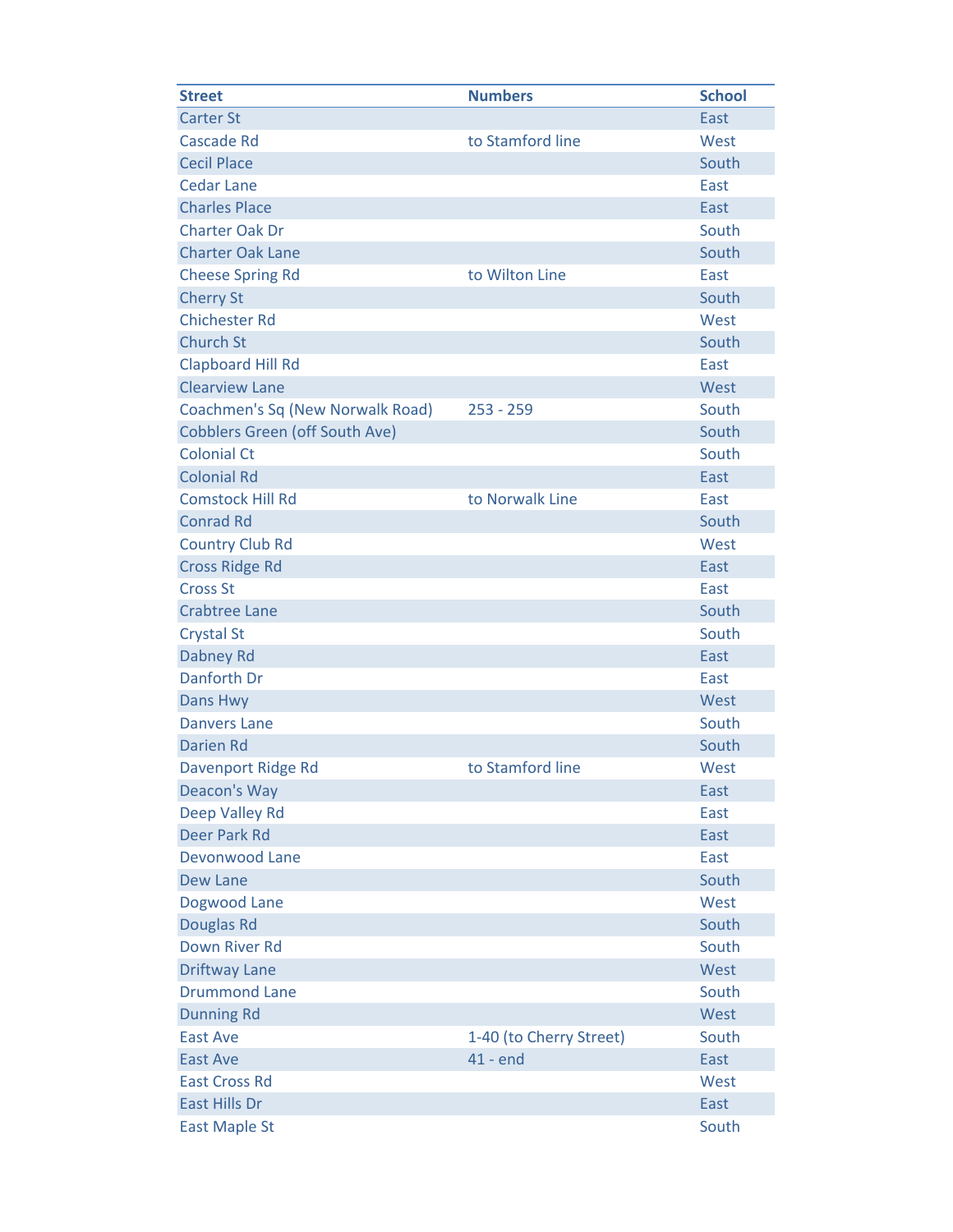| <b>Street</b>                       | <b>Numbers</b>           | <b>School</b> |
|-------------------------------------|--------------------------|---------------|
| <b>Echo Hill Rd</b>                 |                          | East          |
| <b>Elm Place</b>                    |                          | South         |
| Elm St                              | 1-162 (to Park St)       | South         |
| Elm St                              | 163 - end                | West          |
| <b>Evergreen Rd</b>                 |                          | East          |
| <b>Fable Farm Rd</b>                |                          | East          |
| <b>Fairty Dr</b>                    |                          | South         |
| <b>Farm Rd</b>                      |                          | South         |
| <b>Father Peters Lane</b>           |                          | West          |
| <b>Fawn Lane</b>                    |                          | East          |
| <b>Ferris Hill Rd</b>               |                          | East          |
| <b>Field Crest Rd</b>               |                          | South         |
| <b>Fitch Lane</b>                   |                          | East          |
| <b>Forest Ridge</b>                 |                          | South         |
| <b>Forest St</b>                    |                          | South         |
| <b>Four Winds Lane</b>              |                          | West          |
| Fox Run Rd                          |                          | East          |
| Frogtown Rd                         |                          | West          |
| <b>Frogtown Lane (Shared Drive)</b> | 353, 357, 359, 361 & 371 | West          |
| Garibaldi Lane                      |                          | East          |
| <b>Gerdes Rd</b>                    |                          | South         |
| <b>Gerrish Lane</b>                 |                          | South         |
| Glen Dr                             |                          | East          |
| <b>Gower Rd</b>                     |                          | South         |
| <b>Grace St</b>                     |                          | South         |
| <b>Gravel Island Rd</b>             |                          | East          |
| <b>Gray Squirrel Dr</b>             | to Norwalk Line          | South         |
| <b>Green Ave</b>                    |                          | South         |
| <b>Green Meadow Lane</b>            |                          | South         |
| <b>Greenley Rd</b>                  |                          | West          |
| <b>Grove St</b>                     | $1 - 45$ (RR)            | West          |
| <b>Grove St</b>                     | 46 - end                 | South         |
| <b>Guild Dr</b>                     |                          | East          |
| <b>Hampton Lane</b>                 |                          | South         |
| <b>Hanford Lane</b>                 |                          | West          |
| <b>Harrison Ave</b>                 |                          | South         |
| <b>Hathaway Common</b>              |                          | South         |
| <b>Hawks Hill Rd</b>                |                          | West          |
| <b>Hawthorne Rd</b>                 |                          | South         |
| <b>Heather Dr</b>                   |                          | East          |
| <b>Hemlock Hill Rd</b>              |                          | West          |
| <b>Heritage Hill Rd</b>             |                          | South         |
| <b>Hickock Rd</b>                   |                          | East          |
| <b>Hickock Rd</b>                   |                          | East          |
| <b>Hickory Dr</b>                   |                          | <b>East</b>   |
| <b>Hidden Brook Ct</b>              |                          | East          |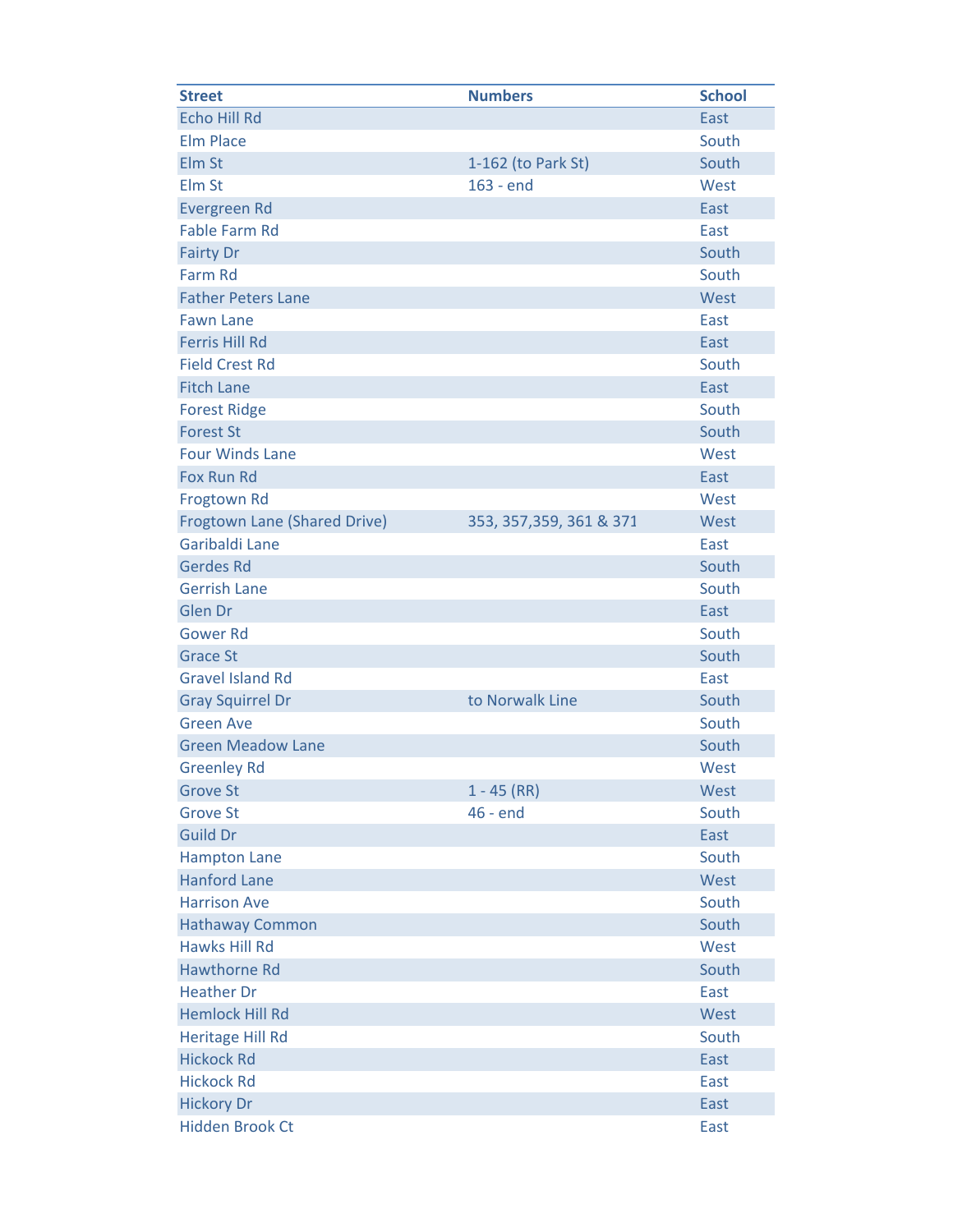| <b>Street</b>              | <b>Numbers</b>           | <b>School</b> |
|----------------------------|--------------------------|---------------|
| <b>Hidden Meadow Lane</b>  |                          | East          |
| <b>High View Terr</b>      |                          | South         |
| <b>Hill Crest Rd</b>       |                          | West          |
| <b>Hill St</b>             |                          | East          |
| <b>Hillside Ave</b>        |                          | South         |
| <b>Hillsley Rd</b>         |                          | South         |
| <b>Holly Rd</b>            |                          | South         |
| <b>Hollywood Ave</b>       |                          | South         |
| <b>Holmewood Lane</b>      |                          | South         |
| <b>Hope Ave</b>            |                          | South         |
| <b>Horton Lane</b>         |                          | South         |
| <b>Hoyt Farm Dr</b>        |                          | East          |
| <b>Hoyt Farm Rd</b>        |                          | East          |
| <b>Hoyt St</b>             |                          | South         |
| <b>Huckleberry Hill Rd</b> | to Wilton Line           | East          |
| <b>Hunter's Creek Lane</b> |                          | West          |
| <b>Husted Lane</b>         |                          | South         |
| <b>Indian Rock Rd</b>      |                          | West          |
| <b>Indian Water Dr</b>     |                          | South         |
| <b>Inwood Rd</b>           | to Norwalk Line          | East          |
| <b>Jelliff Mill Rd</b>     |                          | West          |
| Jennifer Lane              |                          | West          |
| <b>John Marshall Place</b> |                          | West          |
| <b>Jonathan Rd</b>         |                          | West          |
| Journey's End Rd           | to New York line         | East          |
| <b>Juniper Rd</b>          |                          | East          |
| <b>Kelley Green</b>        |                          | South         |
| <b>Kimberly Place</b>      |                          | West          |
| <b>Kings Grant</b>         |                          | South         |
| <b>Knapp Lane</b>          |                          | South         |
| <b>Knollwood Lane</b>      |                          | East          |
| Lakeview Ave               | 1 - 78 (to Millport Ave) | South         |
| Lakeview Ave               | 79 - end                 | East          |
| Lakeview Lane              |                          | South         |
| <b>Lakewind Rd</b>         |                          | West          |
| Lambert Rd                 |                          | West          |
| Lantern Ridge Rd           |                          | East          |
| Lapham Rd                  |                          | South         |
| Laurel Rd                  |                          | East          |
| <b>Ledge Ave</b>           |                          | East          |
| Lee Lane                   |                          | West          |
| Leslie Lane                |                          | South         |
| Lincoln Dr                 |                          | South         |
| <b>Little Brook Rd</b>     |                          | East          |
| <b>Llewellyn Dr</b>        |                          | West          |
| <b>Lockwood Ave</b>        |                          | South         |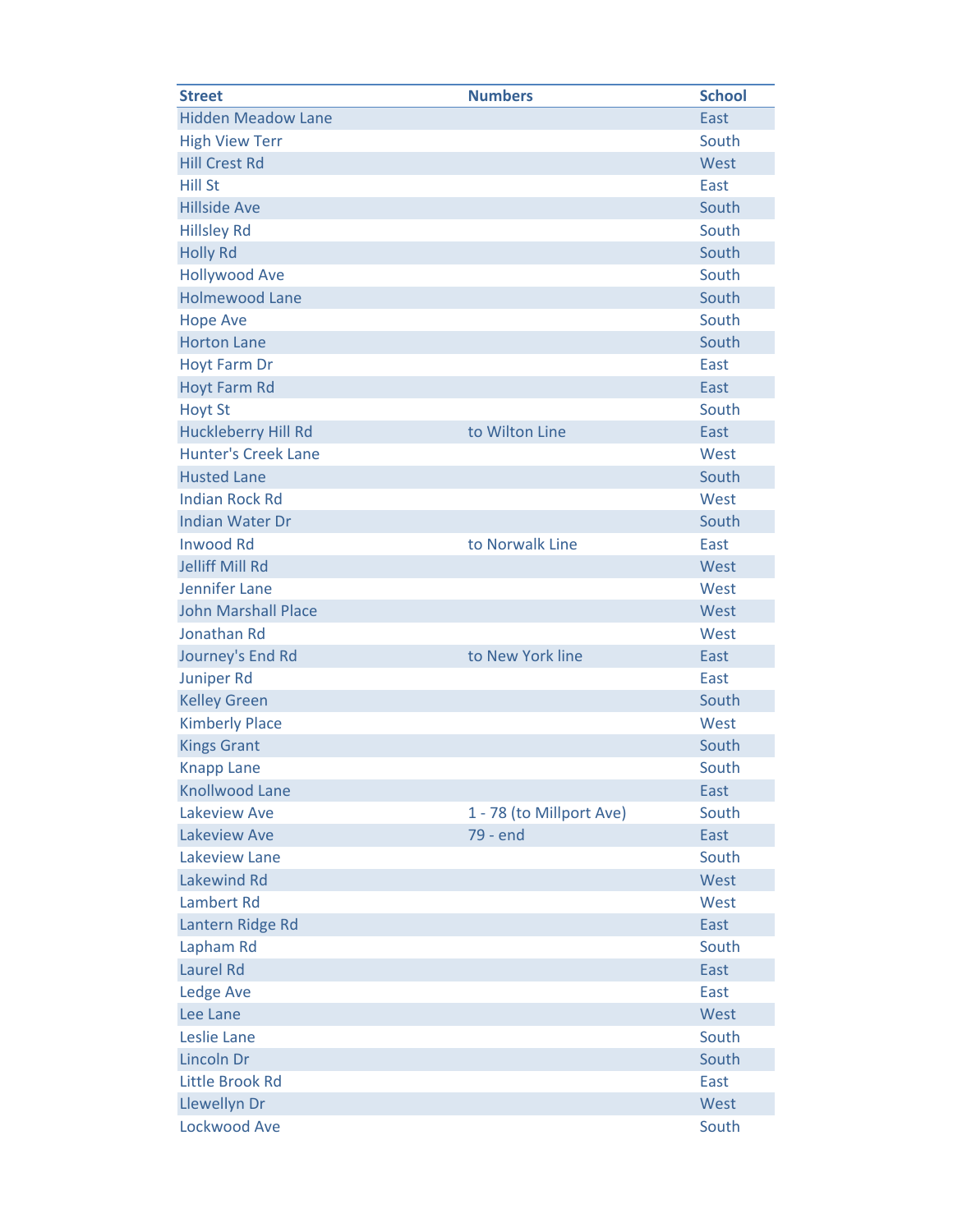| <b>Street</b>                   | <b>Numbers</b>               | <b>School</b> |
|---------------------------------|------------------------------|---------------|
| <b>Locust Ave</b>               |                              | South         |
| Logan Rd                        |                              | West          |
| Lone Tree Farm Rd               |                              | East          |
| Long Lots Rd                    |                              | East          |
| Lost District Dr                |                              | West          |
| Louise's Lane                   |                              | West          |
| <b>Ludlowe Rd</b>               |                              | East          |
| Lukes Wood Rd                   | to New York line             | West          |
| <b>Main St</b>                  |                              | South         |
| <b>Maple Ave</b>                |                              | South         |
| <b>Mariomi Rd</b>               |                              | East          |
| <b>Marshall Ridge Rd</b>        |                              | West          |
| <b>Marvin Ridge Rd</b>          |                              | South         |
| <b>Mead St</b>                  |                              | South         |
| <b>Meadow Lane</b>              |                              | South         |
| <b>Meeting Grove Lane</b>       |                              | South         |
| <b>Melia Ct</b>                 |                              | South         |
| Michael La (off Mariomi Rd)     | to Wilton Line               | East          |
| Michigan Rd                     | 1-17 (to Smith Ridge Road)   | East          |
| Michigan Rd                     | $18 - end$                   | West          |
| Middle Ridge Rd                 |                              | East          |
| Mill Ct                         |                              | East          |
| Mill Rd                         |                              | East          |
| <b>Millport Ave</b>             | 1-83 (to Lakeview Avenue)    | East          |
| <b>Millport Ave</b>             | 84 - end                     | South         |
| Morse Ct                        |                              | South         |
| <b>Mortimer St</b>              |                              | South         |
| <b>Myanos Rd</b>                |                              | West          |
| <b>New Canaan Rd</b>            | to Wilton Line               | East          |
| <b>New Lane</b>                 |                              | East          |
| <b>New Norwalk Rd</b>           | 1 - 337 (to Little Brook Rd) | East          |
| <b>New Norwalk Rd</b>           | 338 - 978                    | South         |
| <b>New Norwalk Rd (Private)</b> | 977,979,981,981 & 985        | South         |
| Norholt Dr                      |                              | East          |
| North Wilton Rd                 | to Wilton Line               | East          |
| <b>Nubel Lane</b>               |                              | South         |
| <b>Nursery Rd</b>               | to Norwalk Line              | South         |
| <b>Nutmeg Lane</b>              |                              | East          |
| <b>Oak Grove Place</b>          |                              | South         |
| Oak St                          |                              | South         |
| <b>Oenoke Lane</b>              |                              | West          |
| Oenoke Ridge Rd                 | 1 - 264 (to Parade Hill Rd)  | South         |
| Oenoke Ridge Rd                 | 265 - end                    | West          |
| Ogden Rd                        |                              | West          |
| <b>Old Kings Hwy</b>            |                              | South         |
| <b>Old Norwalk Rd</b>           |                              | South         |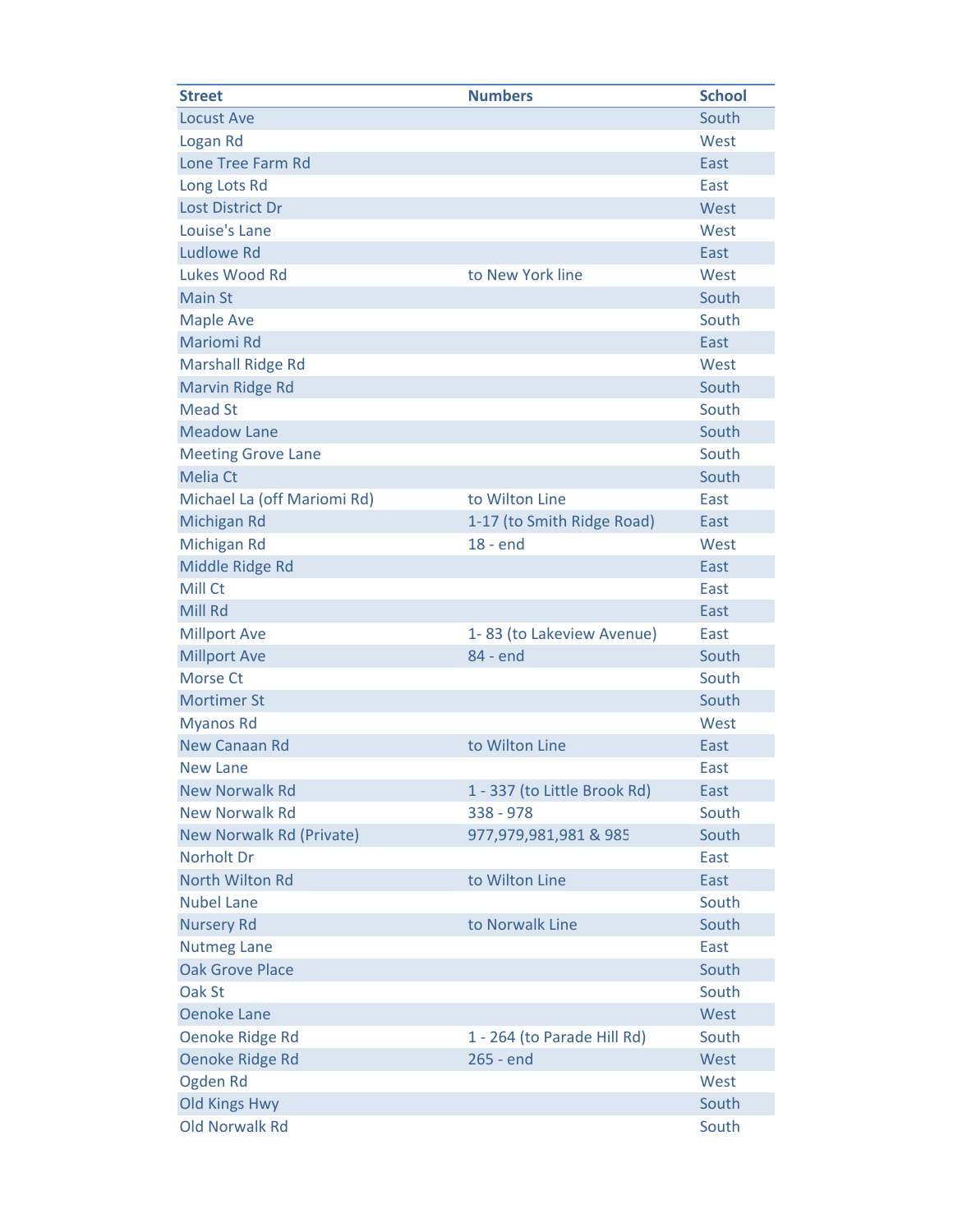| <b>Street</b>                  | <b>Numbers</b>          | <b>School</b> |
|--------------------------------|-------------------------|---------------|
| <b>Old Rock Lane</b>           | to Norwalk Line         | South         |
| <b>Old Stamford Rd</b>         | 1 - 678 (to Merrit Pky) | South         |
| Old Stamford Rd (Shared Drive) | 679,681,683 & 685       | South         |
| <b>Old Stamford Rd</b>         | 691 - 736               | South         |
| <b>Old Studio Rd</b>           |                         | South         |
| <b>Olmstead Court</b>          |                         | South         |
| <b>Orchard Dr</b>              |                         | South         |
| <b>Orchard Lane</b>            |                         | South         |
| <b>Osborn Lane</b>             |                         | East          |
| <b>Overlook Dr</b>             |                         | South         |
| Parade Hill Lane               |                         | South         |
| Parade Hill Rd                 |                         | South         |
| <b>Parish Lane</b>             |                         | West          |
| Parish Rd                      |                         | West          |
| <b>Parish Rd North</b>         |                         | West          |
| <b>Park Lane</b>               |                         | South         |
| <b>Park Place</b>              |                         | South         |
| Park St                        |                         | South         |
| Parry Rd                       | to Stamford line        | West          |
| Parry Ct                       | to Stamford line        | West          |
| <b>Parting Brook Rd</b>        | to Wilton Line          | East          |
| Partridge Rd                   |                         | East          |
| <b>Pastures Lane</b>           |                         | East          |
| <b>Pepper Lane</b>             |                         | East          |
| <b>Pequot Lane</b>             |                         | West          |
| <b>Pheasant Dr</b>             |                         | East          |
| <b>Pine St</b>                 |                         | South         |
| <b>Pinney Rd</b>               |                         | West          |
| <b>Pocconock Trail</b>         |                         | East          |
| <b>Pond View Lane</b>          |                         | East          |
| <b>Ponus Ridge</b>             | to New York line        | West          |
| <b>Private Lane</b>            |                         | East          |
| <b>Prides Crossing</b>         |                         | West          |
| <b>Proprietors Crossing</b>    |                         | West          |
| <b>Prospect Place</b>          |                         | West          |
| <b>Puddin Hill Rd</b>          |                         | West          |
| <b>Putnam Rd</b>               |                         | South         |
| <b>Ramhorne Rd</b>             |                         | West          |
| <b>Raymond St</b>              |                         | East          |
| <b>Reeder Lane</b>             |                         | West          |
| <b>Reservoir Lane</b>          | to Stamford line        | West          |
| <b>Reservoir Rd</b>            |                         | West          |
| Rian's PI (off Gerrish La)     |                         | South         |
| <b>Richards Lane</b>           |                         | South         |
| <b>Richmond Hill Rd</b>        | $1 - 96$ (RR)           | South         |
| <b>Richmond Hill Rd</b>        | 97 - end                | West          |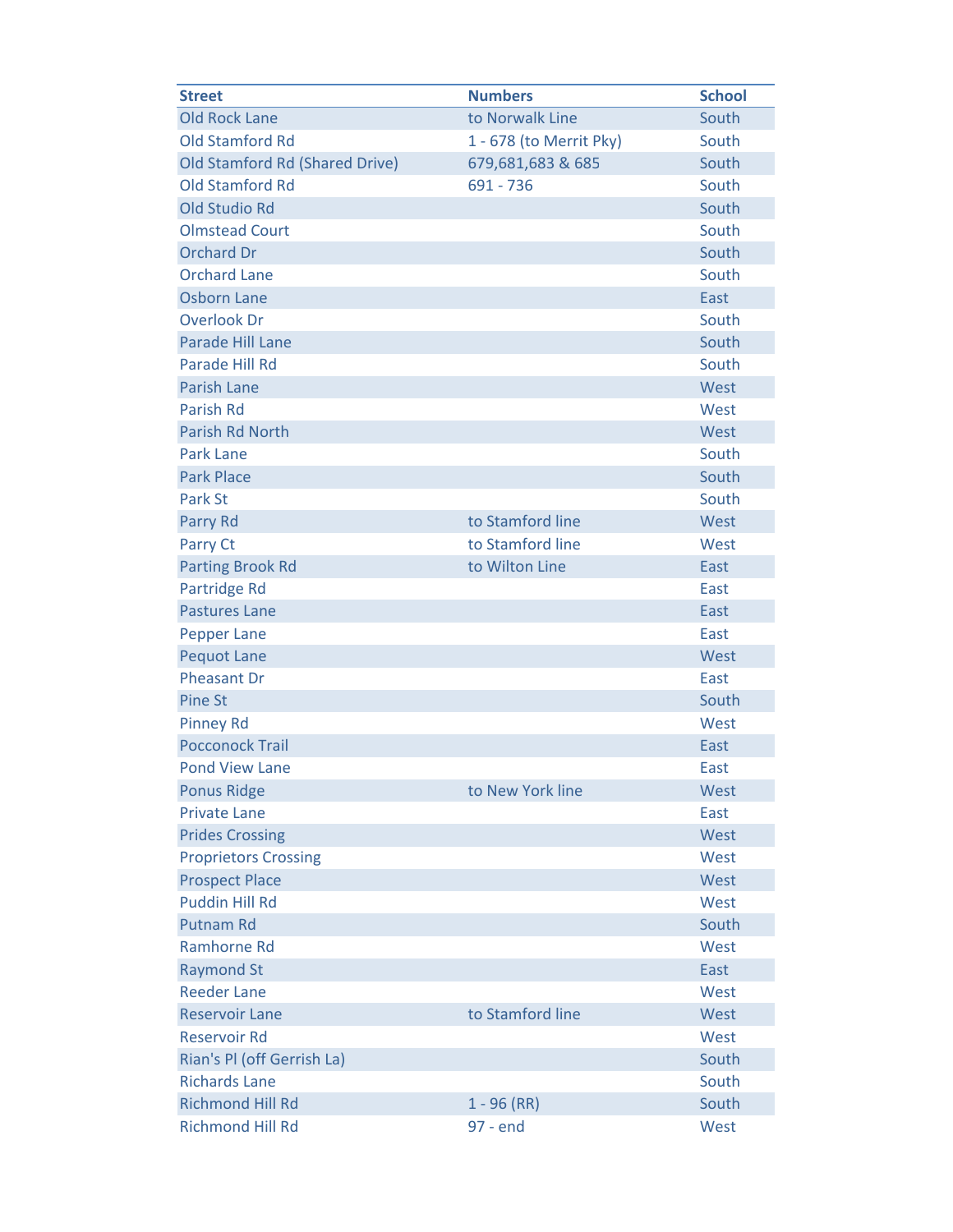| <b>Street</b>             | <b>Numbers</b>   | <b>School</b> |
|---------------------------|------------------|---------------|
| <b>Rilling Ridge Rd</b>   |                  | East          |
| <b>Rippowam Rd</b>        |                  | West          |
| <b>River St</b>           |                  | East          |
| <b>River Wind Rd</b>      |                  | West          |
| <b>Riverbank Court</b>    |                  | South         |
| <b>Rocky Brook Rd</b>     | to Wilton Line   | East          |
| <b>Rocky Nook Rd</b>      | to New York line | West          |
| <b>Rosebrook Rd</b>       |                  | East          |
| <b>Running Brook Lane</b> |                  | West          |
| <b>Rural Dr</b>           |                  | South         |
| <b>Sagamore Trail</b>     |                  | West          |
| Saint George Lane         |                  | West          |
| <b>Saint John Place</b>   | $1 - 12$         | South         |
| <b>Saint John Place</b>   | $13 - end$       | West          |
| Salem Rd                  |                  | East          |
| Saw mill Rd               |                  | East          |
| <b>Scofield Lane</b>      |                  | West          |
| <b>Selleck Place</b>      |                  | South         |
| <b>Seminary St</b>        |                  | West          |
| <b>Shadow Lane</b>        |                  | East          |
| <b>Shady Knoll Lane</b>   |                  | West          |
| <b>Shady Lane</b>         |                  | South         |
| <b>Shagbark Dr</b>        |                  | South         |
| <b>Shaker Rd</b>          |                  | South         |
| Sheridan Dr               |                  | East          |
| <b>Sherwood Lane</b>      |                  | West          |
| <b>Silver Ridge Rd</b>    |                  | East          |
| <b>Silvermine Rd</b>      |                  | East          |
| <b>Siwanoy Lane</b>       |                  | South         |
| <b>Skyview Lane</b>       |                  | West          |
| <b>Sleepy Hollow Rd</b>   |                  | East          |
| <b>Smith Ridge Lane</b>   |                  | East          |
| <b>Smith Ridge Rd</b>     | to New York line | East          |
| <b>Snowberry Lane</b>     |                  | East          |
| <b>Sound View Lane</b>    |                  | East          |
| South Ave                 |                  | South         |
| South Bald Hill Rd        |                  | East          |
| <b>South Colonial Rd</b>  |                  | East          |
| Southwood Dr              |                  | South         |
| <b>Spring Water Lane</b>  |                  | West          |
| <b>Squires Lane</b>       |                  | West          |
| <b>Stone Bridge Lane</b>  |                  | East          |
| <b>Stone House Lane</b>   |                  | East          |
| Stonehenge Dr             |                  | West          |
| <b>Stoneleigh Rd</b>      |                  | East          |
| <b>Strawberry Hill Rd</b> |                  | East          |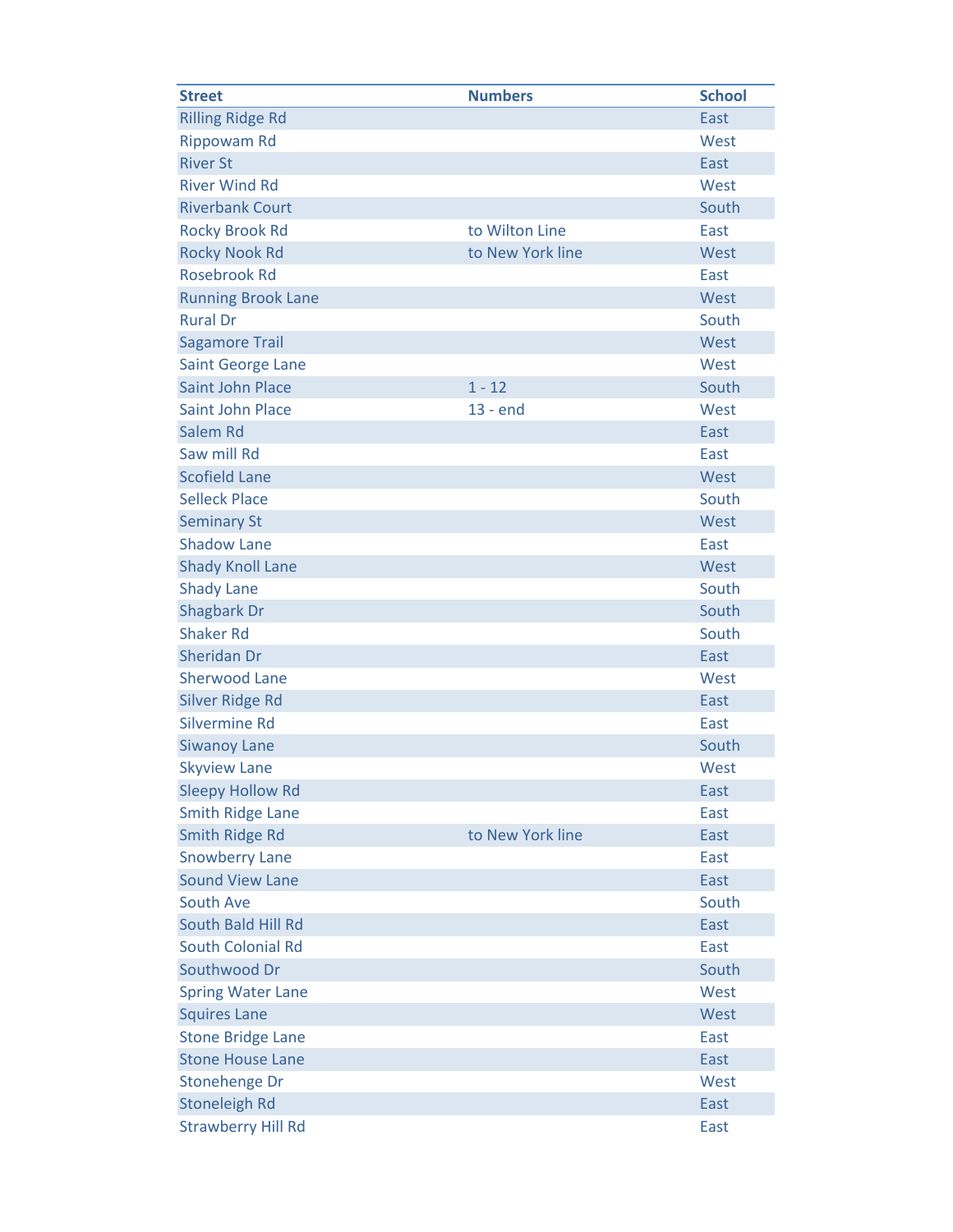| <b>Street</b>                | <b>Numbers</b>                 | <b>School</b> |
|------------------------------|--------------------------------|---------------|
| Sturbridge Hill Rd           |                                | East          |
| <b>Summer St</b>             | 1 - 120 (to East Ave)          | East          |
| <b>Summer St</b>             | 121 - end                      | South         |
| <b>Summersweet Lane</b>      |                                | West          |
| Summit Ridge Rd              |                                | South         |
| <b>Sunrise Ave</b>           |                                | West          |
| <b>Sunset Hill Rd</b>        |                                | West          |
| <b>Surrey Rd</b>             |                                | South         |
| <b>Talmadge Hill Rd</b>      | 1 - 272 (to RR)                | South         |
| <b>Talmadge Hill Rd</b>      | 273 - end                      | South         |
| <b>Thayer Dr</b>             |                                | East          |
| <b>Thayer Pond Rd</b>        | to Wilton Line                 | East          |
| <b>Thornridge Dr</b>         | to Stamford line               | West          |
| <b>Thrush Lane</b>           |                                | East          |
| <b>Thurton Dr</b>            |                                | West          |
| <b>Toby's Lane</b>           |                                | West          |
| <b>Tommy's Lane</b>          |                                | South         |
| <b>Toquam Rd</b>             |                                | West          |
| <b>Trinity Pass Rd</b>       | to Stamford line               | West          |
| <b>Turner Hill Rd</b>        |                                | East          |
| <b>Turning Mill Lane</b>     |                                | East          |
| <b>Turtle Back Lane East</b> |                                | West          |
| <b>Turtle Back Lane West</b> |                                | West          |
| <b>Turtle Back Rd</b>        |                                | West          |
| <b>Turtle Back Rd South</b>  |                                | West          |
| <b>Twin Pond Lane</b>        |                                | East          |
| <b>Urban St</b>              |                                | East          |
| <b>Valley Lane</b>           |                                | East          |
| <b>Valley Rd</b>             |                                | East          |
| <b>Village Dr</b>            |                                | South         |
| Vitti St                     |                                | East          |
| <b>Wahackme Lane</b>         |                                | West          |
| <b>Wahackme Rd</b>           |                                | West          |
| Wakeman Rd                   |                                | West          |
| <b>Ward Lane</b>             | to Stamford line               | West          |
| <b>Wardwell Dr</b>           |                                | East          |
| <b>Wascussue Ct</b>          |                                | West          |
| <b>Weeburn Dr</b>            |                                | East          |
| <b>Weed St</b>               | 1 - 463 (to Marsnall Ridge Rd) | South         |
| <b>Weed St</b>               | 494 - end                      | West          |
| <b>Welles Lane</b>           |                                | West          |
| <b>Wellesley Dr</b>          |                                | West          |
| <b>West Cross Rd</b>         |                                | West          |
| <b>West Hills Rd</b>         |                                | West          |
| <b>West Rd</b>               |                                | West          |
| <b>Whiffle Tree Lane</b>     |                                | South         |